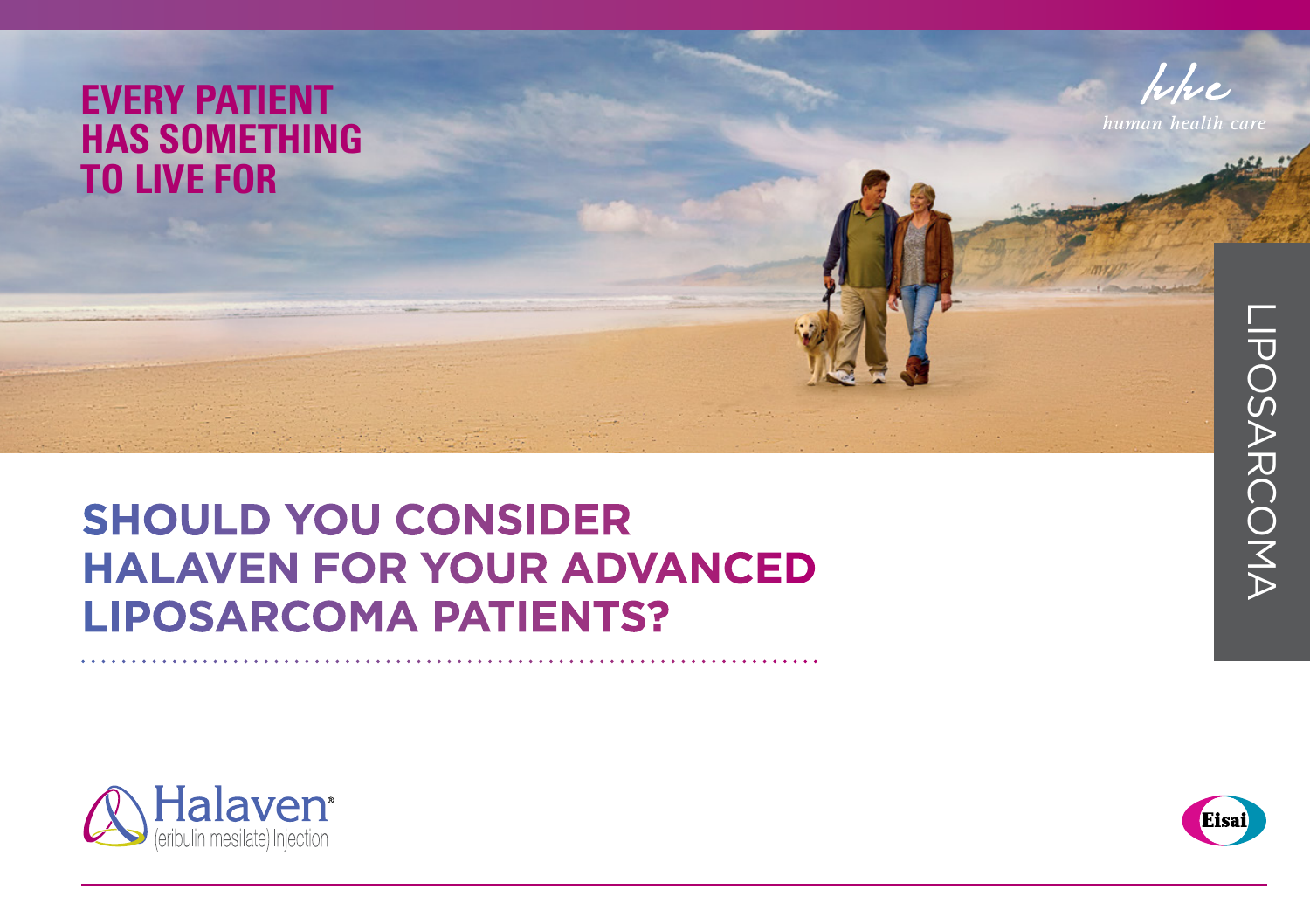# **HALAVEN:** SIGNIFICANT OVERALL SURVIVAL BENEFIT VS DACARBAZINE\*1,2

\* Significantly higher overall survival vs dacarbazine in unresectable, advanced or metastatic liposarcoma previously treated with chemotherapy (15.6 months vs 8.4 months,  $p < 0.001$ )<sup>1-3</sup>

#### OVERALL SURVIVAL IN ADVANCED OR METASTATIC LIPOSARCOMA (PRE-SPECIFIED SUBGROUP ANALYSIS)



Adapted from Demetri *et al*. Data from a subgroup analysis of Study 309, a randomised, open-label, multicentre, multinational, phase 3 study in patients (n = 452) with advanced leiomyosarcoma or liposarcoma who had received ≥2 prior systemic regimens for advanced disease, including an anthracycline (unless contraindicated). Patients were randomised 1:1 to receive either HALAVEN 1.4 mg/m<sup>2</sup> on days 1 and 8 of a 21-day cycle or dacarbazine 850 mg/m<sup>2</sup>, 1000 mg/m<sup>2</sup> or 1200 mg/m<sup>2</sup>, every 21 days, until disease progression or unacceptable toxicity (starting dose selected by the local investigator at initiation). Primary endpoint of overall survival was met (HALAVEN 13.5 months vs dacarbazine 11.5 months; p = 0.0169).<br>The pre-specified independently stratif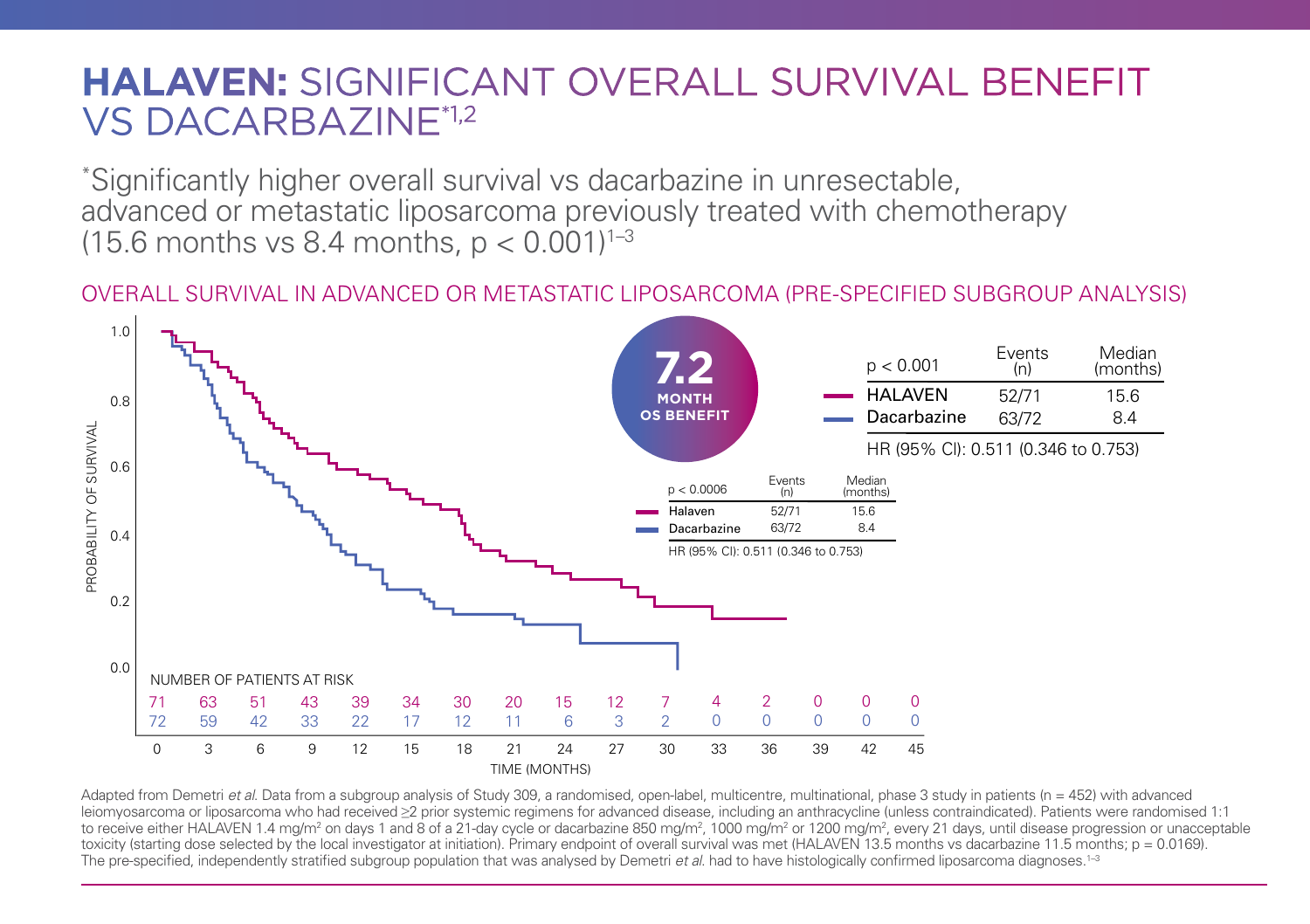# **HALAVEN:** SIGNIFICANT HEALTH-RELATED QoL IMPROVEMENT VS DACARBAZINE\*4

\* Significantly higher global health status and physical functioning scores at progression vs dacarbazine in the liposarcoma histology subgroup<sup>4</sup>

GLOBAL HEALTH SCORE AND FUNCTIONING DOMAINS AT PROGRESSION IN ADVANCED OR METASTATIC LIPOSARCOMA4



### † Not significant

Adapted from Hudgens *et al*. Health-related QoL analysis (using patient-reported clinical outcomes via QLQ-C30 questionnaire) was a protocol-specified exploratory endpoint and stratified analysis of patients by histological subgroup was pre-specified.4

#### **HALAVEN: A MANAGEABLE SAFETY PROFILE1,3**

- In Study 309, HALAVEN had a manageable safety profile<sup>1</sup>
- The most common adverse events (>30%) with HALAVEN were asthenia/fatigue, neutropenia, nausea, alopecia, peripheral neuropathy and constipation1